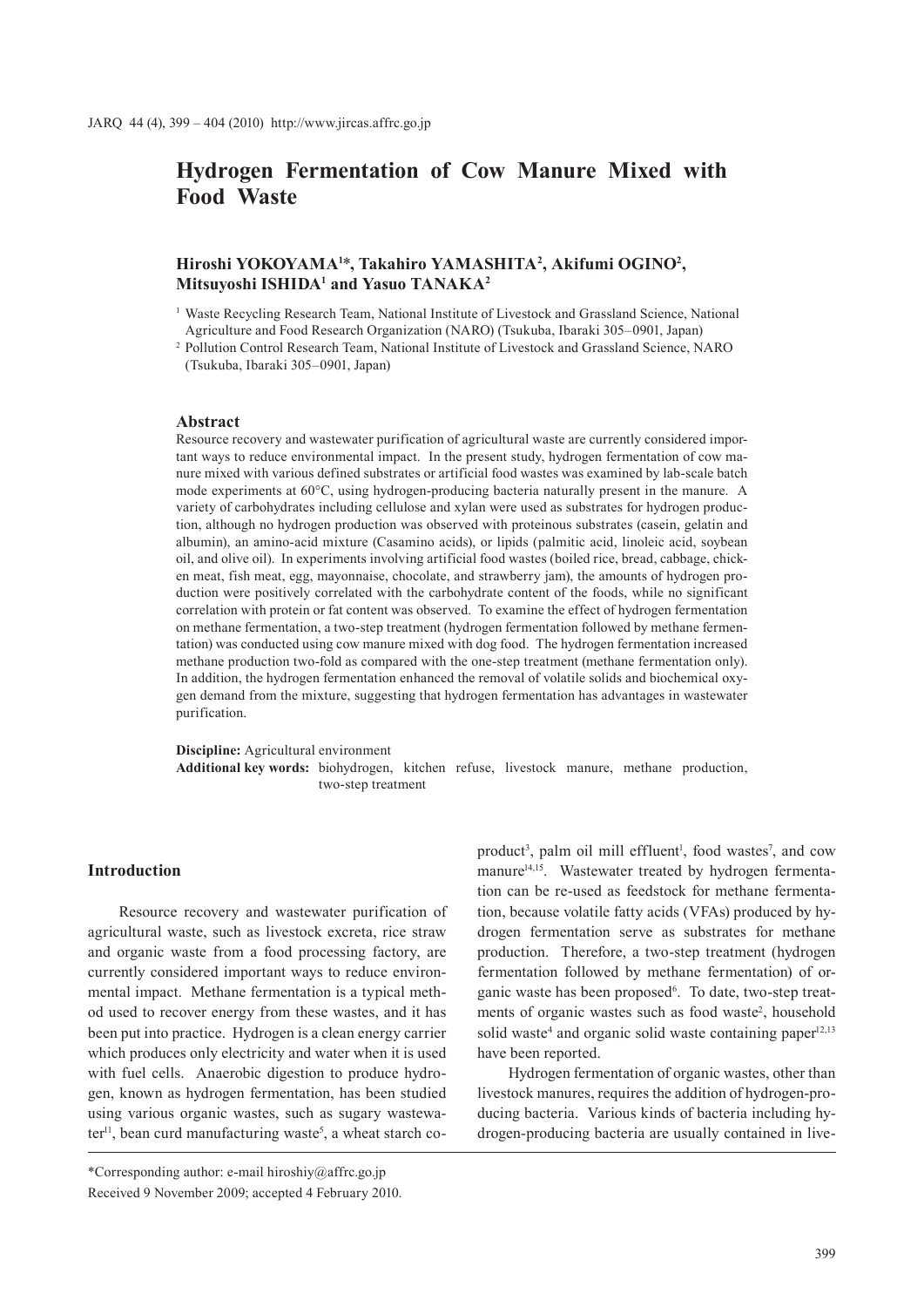stock manure<sup>9</sup>, and thus hydrogen fermentation of livestock manure does not require the addition of seed bacteria. This is an advantage of livestock manure. However livestock manure contains only a limited amount of energy available for biogas production, in contrast with other organic wastes. Therefore, the mixed treatment of livestock manure and other energy-rich wastes would be beneficial with respect to the supplies of seed bacteria and energy.

We previously reported that hydrogen could be produced from cow manure by anaerobically incubating the manure without the addition of seed bacteria<sup>14</sup>. Although methanogenesis was observed under mesophilic conditions (30–40°C), the activity of methanogens was suppressed under thermophilic conditions over 50°C. Twopeak temperatures for hydrogen production were observed at 60°C (main peak) and 75°C (secondary peak). Hydrogen-producing bacteria related to *Clostridium thermocellum* and *Clostridium stercorarium* were detected in the fermentation at 60°C by an analysis using 16S rDNA. The hydrogen production at 60°C peaked at day 4, and thereafter the produced hydrogen was lost to non-methanogenic hydrogen-consuming bacteria. Therefore, 4-day incubation at 60°C was the optimum condition to efficiently obtain hydrogen from the manure.

In the present study, the hydrogen fermentation of cow manure mixed with various kinds of defined substrate or artificial food waste was examined under the optimum condition. The substrate preference of bacteria contained in the manure was analyzed. In addition, to examine the effect of hydrogen fermentation on methane fermentation, the two-step treatment of cow manure mixed with dog food was conducted.

## **Materials and methods**

# **1. Hydrogen fermentation of cow manure mixed with defined substrate or artificial food waste**

Feces and urine of Holstein cows were collected in the cow barn of National Institute of Livestock and Grassland Science (NILGS), and stored at  $-20^{\circ}$ C until use. The feces was composed of 150 g/L total solids and 128 g/L volatile solids (VS). The cow manure was prepared by mixing 0.75 g (dry matter) of the feces and 8 ml of the urine, and supplemented with 2 g of defined substrates or 3 g (dry matter) of artificial food wastes. The mixtures were diluted to 200 mL with distilled water and placed in 750 mL glass bottles. After replacement of the gas phases with nitrogen, the bottles were tightly sealed with a butyl rubber cap and incubated at  $60^{\circ}$ C for 4 days<sup>14</sup>. Mayonnaise and milk chocolate were purchased from Q.P. Corporation, Tokyo, Japan, and Meiji Seika Kaisha, Tokyo, Japan, respectively. Boiled rice, bread, chicken meat (deep pectoral muscle), and fish meat (bluefin, lean meat) were pre-treated with a homogenizer Polytron PT200 (Kinematica AG, Lucerne, Switzerland). The cabbage was dried at 60°C for two days and milled with a rotor mill ZM100 (Retsch, Haan, Germany).

### **2. Two-step treatment**

Nine g (dry matter) of the feces, 24 ml of the urine, and 4.5 g (dry matter) of dog food (Vita-one, Nihon Pet Food, Tokyo, Japan) were mixed and diluted to 600 mL with distilled water. The dog food contained 58.8% carbohydrate, 22.2% protein, 8.9% fat, and 10% ash. The mixture was placed in a 1 L conical flask and anaerobically cultured at 60°C for 4 days as the first treatment. Thereafter the pH of the cultured mixture was adjusted to 7.0–7.5 with 1 N NaOH. A methanogenic sludge (40 mL) from a UASB plant in NILGS<sup>10</sup> was added to the mixture, and distilled water was added for a total volume of 700 ml. The mixture was further cultured at 37°C for 10 days as the second treatment.

### **3. Product analysis**

In the experiments using the defined substrates and artificial food wastes, the biogas in the glass bottle was removed with a syringe and analyzed using a gas chromatograph Model–80C (Ohkura Electric, Saitama, Japan), equipped with two tandem columns (a Porapak Q column followed by a molecular sieve 5A column), as described previously<sup>16</sup>. In the experiment involving the two-step treatment, the evolved biogas was collected through a vapor trap in an Aluminized Polyethylene Bag (GL Sciences, Tokyo, Japan). The entire amount of the evolved biogas in the bag was sampled with the syringe at 24-h intervals, and the biogas volume was measured with the syringe. Biochemical oxygen demand (BOD) was measured with a BOD Trak apparatus (HACH, Colorado, USA). The data were analyzed with a simple regression model using the Excel 2003 program (Microsoft, Washington, USA).

#### **Results and discussion**

## **1. Hydrogen production from cow manure mixed with defined substrates or artificial food wastes**

Starch and soluble sugars such as glucose and sucrose are well known to be substrates for hydrogen production in pure-culture and mixed-culture systems. However, hydrogen production from cellulose and hemicellulose has not been characterized well. It is largely unknown whether or not hydrogen is produced from a proteinous substrate and lipids in mixed-culture systems.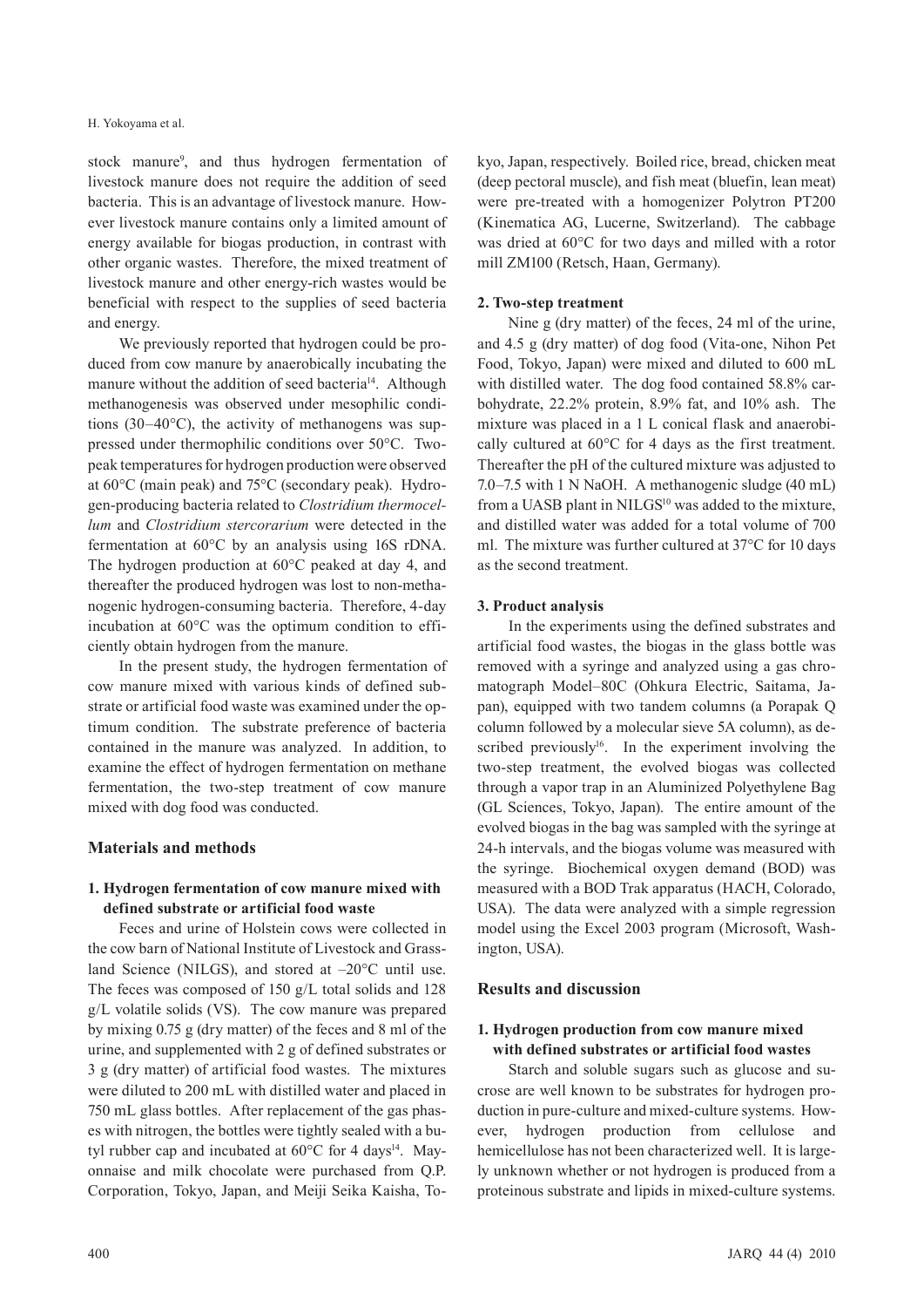To investigate the substrate preference of the hydrogenproducing bacteria naturally present in cow manure, hydrogen production from various kinds of defined substrates was examined in batch mode experiments. The bacteria produced  $863-1,211$  mL-H<sub>2</sub>/L-mixture from soluble sugars (xylose, glucose and sucrose) and an insoluble carbohydrate, wheat starch (Fig. 1). The bacteria were able to produce hydrogen from cellulose and xylan (a component of hemicellulose) at similar levels (843–1,331  $mL-H<sub>2</sub>/L-mixture$ ). On the other hand, proteinous substrates (casein, albumin, gelatin, and peptone) and Casamino acids (a mixture of amino acids) were not used for hydrogen production, although they increased the production of carbon dioxide. Therefore these proteinous substrates were decomposed by the bacteria without production of hydrogen. Neither carbon dioxide nor hydrogen were produced from lipids (palmitic acid, linoleic acid, soybean oil, or olive oil), suggesting that these lipids were not decomposed. No biogas production was observed with palmitic acid, which suggests that palmitic acid might be toxic for the bacteria.

Food wastes consist of carbohydrates, protein, fat, and ash in a variety of combinations. The effect of the combination of these components on hydrogen production was analyzed using nine artificial food wastes (boiled rice, bread, cabbage, chicken meat, fish meat, egg, mayonnaise, chocolate, and strawberry jam). The nutrition facts are shown in Table 1. Hydrogen was produced from carbohydrate-rich foods (rice, bread, chocolate, and strawberry jam) at higher levels than from other proteinor fat-rich foods (Fig. 2). The coefficient of determination  $(R^2)$  for hydrogen production was 0.73 for carbohydrates and was less than 0.2 for the other nutrient contents including protein, fat, ash, and dietary fiber (Table 1). The protein content was expected to affect hydrogen production, since a nitrogen source is required for bacterial growth; however, the manure contained urine and other nutrients such as minerals and vitamins, and these would be sufficient to support the bacterial growth.

# **2. Two-step treatment of cow manure mixed with an artificial food waste**

Figure 3 shows the time courses of biogas production in the two-step treatment of cow manure mixed with dog food. Dog food has been frequently used as a typical artificial food waste containing solid organic matter13. As compared to the one-step treatment (methane fermentation only), the two-step treatment continuously produced higher amounts of methane, except on days 6 and 9. The treatment time required for 50% of the total methane production to occur was 3.8 days in the two-step treatment, which was 66% of the treatment time required in the one-step treatment, 5.8 days. Generally, solubilization of solid substrate is a rate-limiting step in methane fermentation. Hydrogen fermentation would solubilize solid substrates to VFAs, and probably allowed the faster



**Fig. 1. Hydrogen production from cow manure mixed with defined substrates**  $\blacksquare$  : H<sub>2</sub>,  $\Box$  : CO<sub>2</sub>.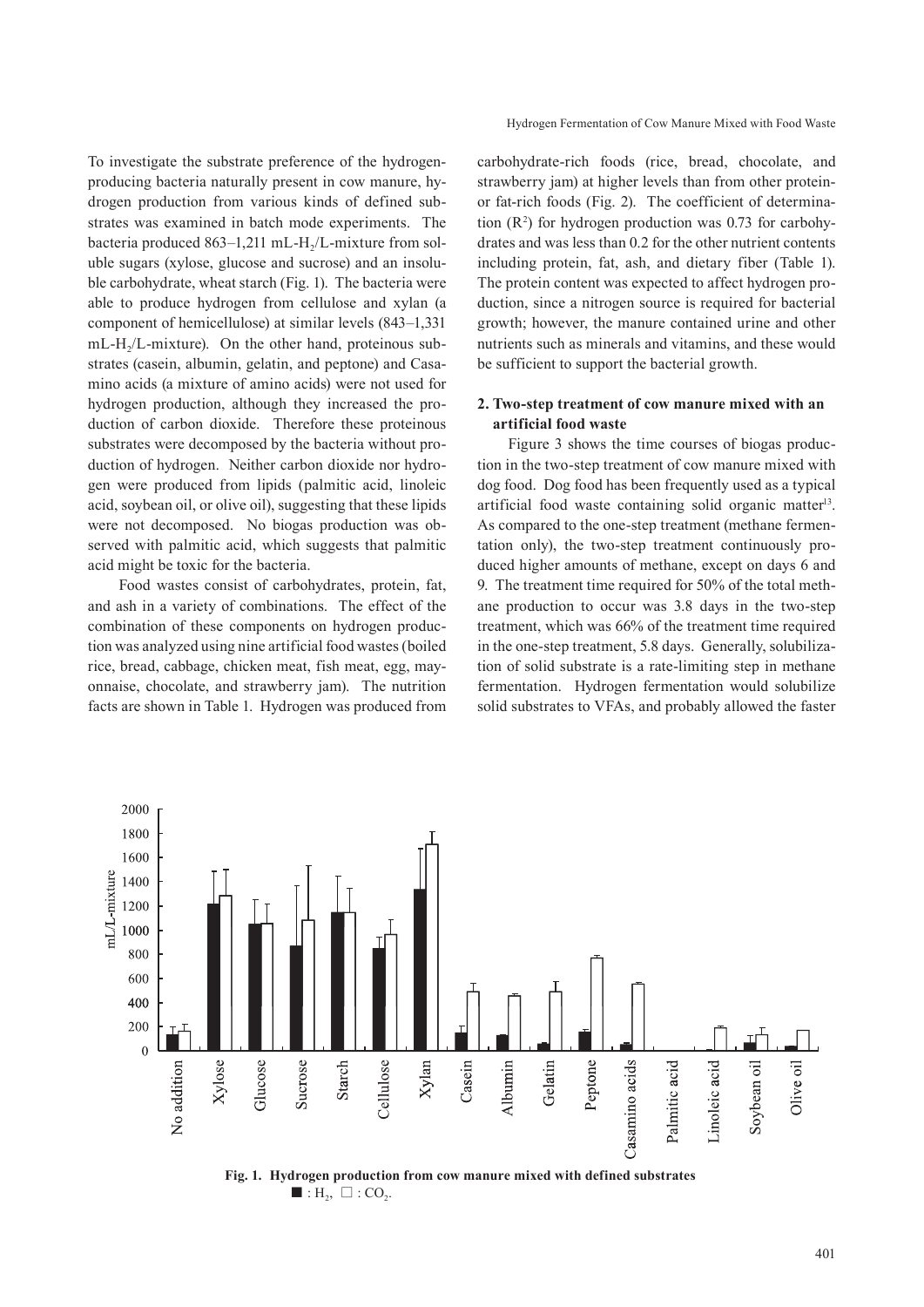#### H. Yokoyama et al.

|                                     | Protein | Fat  | Carbohydrates | Ash  | Dietary fiber |
|-------------------------------------|---------|------|---------------|------|---------------|
| Rice <sup>1</sup>                   | 6.3     | 0.8  | 92.80         | 0.3  | 0.8           |
| Bread <sup>1</sup>                  | 15      | 7.1  | 75.3          | 2.6  | 3.8           |
| Cabbage <sup>1</sup>                | 33.9    | 0.6  | 58.9          | 6.5  | 32.7          |
| Chicken meat <sup>1</sup>           | 91.8    | 4.1  | $\theta$      | 4.1  |               |
| Fish meat <sup>1</sup>              | 89.2    | 4.1  | $\theta$      | 5.7  |               |
| Egg <sup>1</sup>                    | 53.5    | 44.7 | 1.3           | 4.1  |               |
| Mayonnaise <sup>2</sup>             | 3.3     | 93.6 | 0.8           |      |               |
| Chocolate <sup>2</sup>              | 8.0     | 34.7 | 55.4          |      | 3.0           |
| Strawberry jam <sup>1</sup>         | 1.0     | 0.2  | 98.2          | 0.6  | 2.2           |
| $R^2$ for H <sub>2</sub> production | 0.16    | 0.12 | 0.73          | 0.08 | < 0.01        |
|                                     |         |      |               |      |               |

Table 1. Nutrition facts and coefficient of determination for H<sub>2</sub> production

Values are expressed as a percentage of dry matter.

<sup>1</sup>: Data from standard tables of food composition in Japan<sup>8</sup>.<br><sup>2</sup>: Data from suppliers

<sup>2</sup>: Data from suppliers.



**Fig. 2. Hydrogen production from cow manure mixed with artificial food wastes** ■ :  $H_2$ ,  $\Box$  :  $CO_2$ .

production of methane. The total amount of methane production achieved by the two-step treatment was 4.2 L-CH4/L-mixture, which was approximately two-fold higher than that achieved by the one-step treatment (Fig. 4). The ratio among the carbon dioxide, hydrogen and methane produced by the two-step treatment was 6.4 : 1.0 : 8.4. The removal of VS and BOD, indicators of organic matter, is important for wastewater purification. The

two-step treatment removed 40% of VS, which was nearly double the removal rate of the one-step treatment, 19% (Fig. 5). As for BOD, the removal rate achieved by the two-step treatment was 71%, which was more than double the removal rate in the one-step treatment, 34%.

In summary, the present study showed that bacteria contained in cow manure can produce hydrogen from a variety of carbohydrates including cellulose and xylan.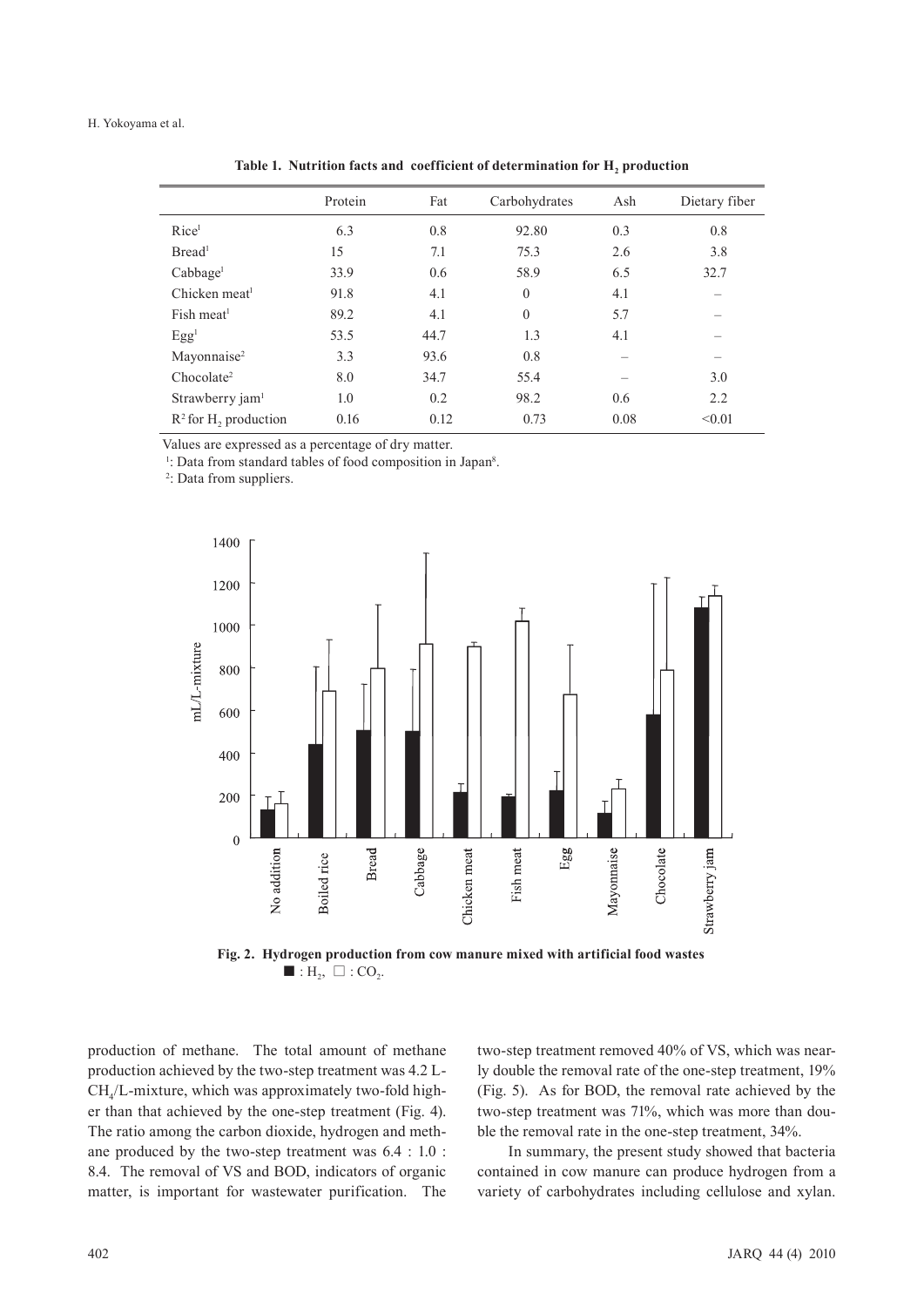

**Fig. 3. Time courses of biogas production by the two-step treatment of cow manure mixed with dog food**  (A): Hydrogen production in the first treatment. (B): Methane production in the second treatment. For comparison, the methane production by the one-step treatment is shown.  $\neg$  : One-step treatment,  $\neg$  : Two-step treatment.



**Fig. 4. Total biogas production by the one-step and two-step treatments from cow manure mixed with dog food**  $\mathbb{S}: CO<sub>2</sub>, \blacksquare : H<sub>2</sub>, \square : CH<sub>4</sub>.$ 

The bacteria preferred carbohydrate-rich food waste for hydrogen production, although the protein and fat con-



**Fig. 5. VS and BOD removals by the one-step and two-step treatments of cow manure mixed with dog food**  $\blacksquare$ : VS,  $\square$ : BOD.

tents did not affect hydrogen production. In the two-step treatment, hydrogen fermentation increased the amount of methane production and facilitated the production rate of methane by solubilizing solid substrates to VFAs. Moreover, hydrogen fermentation enhanced the removal of VS and BOD, indicating that the two-step treatment has advantages over one-step treatment in the purification of cow manure mixed with food waste. In practice, these properties of hydrogen fermentation might contribute to downsizing the bioreactor and shortening the total processing time.